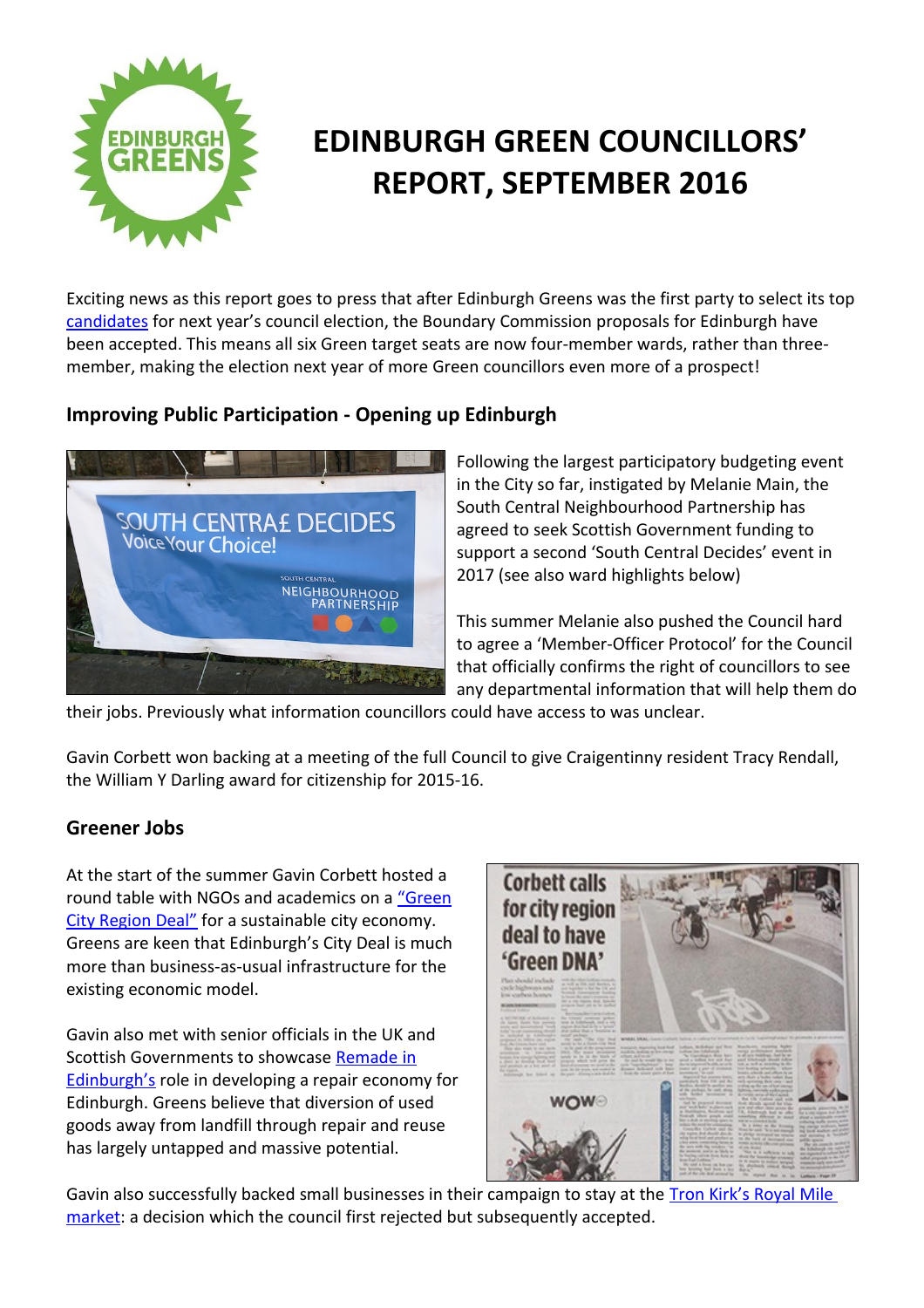## **Supporting Communities & Neighbourhoods**

The issue hitting the headlines this month was the well-publicised failure of the waste collection service. Green councillor Steve Burgess led on highlighting the scale of [missed](http://wp.me/pYG8L-2iy) [collections,](http://wp.me/pYG8L-2iy) complaints being up over 30% in the last year to over 50,000, as well as calling for greater [transparency](http://wp.me/pYG8L-2js) over the way forward.

Steve also welcomed the end of [right to buy](http://wp.me/pYG8L-2ik) for council homes in his newspaper column.

On Planning, Nigel Bagshaw reiterated Green opposition to the latest [Local Development](http://www.edinburghgreens.org.uk/site/news/greens-slam-ldp/) [Plan](http://www.edinburghgreens.org.uk/site/news/greens-slam-ldp/) (LDP), as it will not meet the needs of city and will do substantial harm to the environment. Nigel also highlighted the



unfairness of the LDP process in which communities have no real say. Greens want to see the provision of more affordable housing but in compact, sustainable neighbourhoods built around active travel and public transport, and with good local amenities. Sadly, the new LDP will fail to deliver that.

Chas Booth sought to tackle the tension between city centre living and a vibrant live music sector with proposals on [new licensing rules.](http://wp.me/pYG8L-2iG)

After a five year campaign, Steve Burgess and Melanie Main, with the support of local people and organisations, have secured three new public Rights of Way through the Astley Ainslie hospital site. The routes have been registered on Scotways, the rights of way association, website. Any future owner of the site will have to allow passage through the site between homes, schools and shops or face court action by the Council.

# **Sustainable Transport**



Following some fears that passing control of Lothian Buses to Transport for Edinburgh was paving the way for privatisation, Nigel Bagshaw led Green councillors in calling for an absolute commitment to [Lothian buses](http://wp.me/pYG8L-2jv) remaining in public hands.

Green councillors Nigel Bagshaw and Chas Booth also led on [backing cyclists in](http://wp.me/pYG8L-2iC)  [supporting a direct route](http://wp.me/pYG8L-2iC) from the west of the city through Roseburn. Sadly the Council Labour/SNP coalition bottled the decision and instead kicked it to a working group to try to sort out.

Nigel and Chas also supported making the 'School Streets' pilot project permanent, limiting vehicle access around schools at the start and end of the school day.